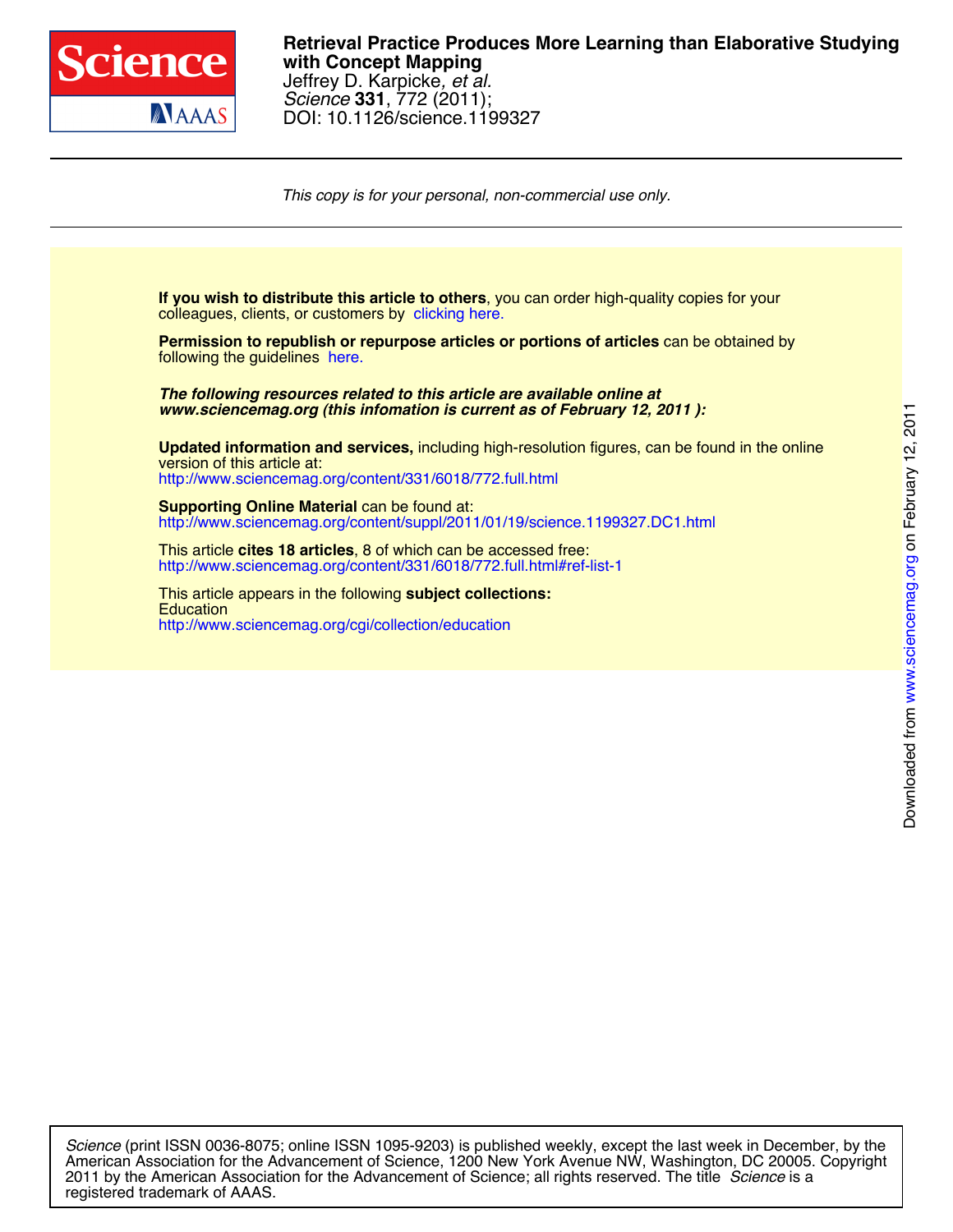# REPORTS

- 4. M. Pawlikowski, A. Gruszka, S. Mucha, G. Melen-Mucha, Endocr. Regul. 35, 139 (2001).
- 5. A. Tanabe et al., J. Endocrinol. Invest. 21, 668 (1998).
- 6. G. P. Rossi et al.; PAPY Study Investigators, J. Am. Coll. Cardiol. 48, 2293 (2006).
- 7. R. P. Lifton et al., Nature 355, 262 (1992).
- 8. V. Kumar, A. K. Abbas, N. Fausto, J. C. Aster, Eds., in Robbins and Cotran Pathologic Basis of Disease (Saunders, Philadelphia, ed. 8, 2009), chap. 24.
- 9. R. P. Ghose, P. M. Hall, E. L. Bravo, Ann. Intern. Med. 131, 105 (1999).
- 10. J. M. Calvo-Romero, J. L. Ramos-Salado, Postgrad. Med. J. 76, 160 (2000).
- 11. Materials and methods are available as supporting material on Science Online.
- 12. L. D. Wood et al., Science 318, 1108 (2007).
- 13. T. Sjöblom et al., Science 314, 268 (2006).
- 14. G. Krapivinsky et al., Nature 374, 135 (1995).
- 15. D. A. Doyle et al., Science 280, 69 (1998).
- 16. X. Tao, J. L. Avalos, J. Chen, R. MacKinnon, Science 326, 1668 (2009).
- 17. L. Heginbotham, Z. Lu, T. Abramson, R. MacKinnon, Biophys. J. 66, 1061 (1994).
- 18. B. Roux, Annu. Rev. Biophys. Biomol. Struct. 34, 153 (2005).
- 19. K. M. Dibb et al., J. Biol. Chem. 278, 49537 (2003). 20. S. Corey, D. E. Clapham, J. Biol. Chem. 273, 27499
- (1998).
- 21. K. A. Gregerson et al., Endocrinology 142, 2820 (2001).
- 22. C. R. Kahl, A. R. Means, Endocr. Rev. 24, 719 (2003).
- 23. H. L. Roderick, S. J. Cook, Nat. Rev. Cancer 8, 361 (2008).
- 24. D. S. Geller et al., J. Clin. Endocrinol. Metab. 93, 3117 (2008).
- 25. B. Navarro et al., Science 272, 1950 (1996).
- 26. G. Hajnóczky et al., Endocrinology 130, 1637 (1992). 27. J. J. Enyeart, L. Xu, S. Danthi, J. A. Enyeart, J. Biol. Chem. 277, 49186 (2002).
- 28. G. Czirják, P. Enyedi, Mol. Endocrinol. 16, 621 (2002).
- 29. D. W. Parsons et al., Science 321, 1807 (2008).
- 30. We thank the patients whose participation made this study possible and the staff of the Yale West Campus Genomics Center and the Endocrine Surgical Laboratory, Clinical Research Centre, University Hospital, Uppsala. Supported in

part by the Fondation Leducq Transatlantic Network in Hypertension, National Institutes of Health (NIH) grant DK54983, the Yale Center for Human Genetics and Genomics, Yale NIH O'Brien Center for Kidney Research, and the Yale NIH Clinical Translational Science Award, and by the Swedish Cancer Society, the Swedish Research Council, and the Lions Cancer Fund, Uppsala. U.I.S. is a fellow of the Deutsche Forschungsgemeinschaft; B.Z. is an investigator of the Yale Medical Scientist Training Program; T.C. is a Doris Duke–Damon Runyon Clinical Investigator; R.P.L. is a paid scientific advisor to Merck and is an investigator of the Howard Hughes Medical Institute.

### Supporting Online Material

www.sciencemag.org/cgi/content/full/331/6018/768/DC1 Materials and Methods Figs. S1 to S8 Tables S1 to S5 References

7 October 2010; accepted 3 January 2011 10.1126/science.1198785

# Retrieval Practice Produces More Learning than Elaborative Studying with Concept Mapping

## Jeffrey D. Karpicke\* and Janell R. Blunt

Educators rely heavily on learning activities that encourage elaborative studying, whereas activities that require students to practice retrieving and reconstructing knowledge are used less frequently. Here, we show that practicing retrieval produces greater gains in meaningful learning than elaborative studying with concept mapping. The advantage of retrieval practice generalized across texts identical to those commonly found in science education. The advantage of retrieval practice was observed with test questions that assessed comprehension and required students to make inferences. The advantage of retrieval practice occurred even when the criterial test involved creating concept maps. Our findings support the theory that retrieval practice enhances learning by retrieval-specific mechanisms rather than by elaborative study processes. Retrieval practice is an effective tool to promote conceptual learning about science.

**M** ost thought on human learning is guided<br>tion is that learning happens primarily<br>when people nearly allow the primarily by a few tacit assumptions. One assumpwhen people encode knowledge and experiences. A related assumption is that retrieval—the active, cue-driven process of reconstructing knowledge only measures the products of a previous learning experience but does not itself produce learning. Just as we assume that the act of measuring a physical object would not change the size, shape, or weight of the object, so too people often assume that the act of measuring memory does not change memory  $(1, 2)$ . Thus, most educational research and practice has focused on enhancing the processing that occurs when students encode knowledge that is, getting knowledge "in memory." Far less attention has been paid to the potential importance of retrieval to the process of learning. Indeed, recent National Research Council books

about how students learn in educational settings (3–5) contain no mention of retrieval processes.

It is beyond question that activities that promote effective encoding, known as elaborative study tasks, are important for learning (6). However, research in cognitive science has challenged the assumption that retrieval is neutral and uninfluential in the learning process  $(7-11)$ . Not only does retrieval produce learning, but a retrieval event may actually represent a more powerful learning activity than an encoding event. This research suggests a conceptualization of mind and learning that is different from one in which encoding places knowledge in memory and retrieval simply accesses that stored knowledge. Because each act of retrieval changes memory, the act of reconstructing knowledge must be considered essential to the process of learning.

Most previous research on retrieval practice has been conducted in the verbal learning tradition of memory research (12). The materials used have often not reflected the complex information students learn in actual educational settings (13). Most previous research has not used assessments thought to measure meaningful learning, which refers to students' abilities to make inferences and exhibit deep understanding of concepts (14, 15). Perhaps the greatest impediment to broad application of retrieval practice, though, is that we do not know whether retrieval activities are more effective than other active, elaborative learning activities. Retrieval practice might produce levels of learning that are essentially the same as those produced by elaborative studying. Alternatively, if there are retrieval-specific mechanisms that promote learning, then retrieval practice may represent a way to promote student learning that goes beyond elaborative study activities used in science education.

The present experiments put retrieval practice to a test. Elaborative learning activities hold a central place in contemporary education. We examined the effectiveness of retrieval practice relative to elaborative studying with concept mapping (16–18). In concept mapping, students construct a diagram in which nodes are used to represent concepts, and links connecting the nodes represent relations among the concepts. Concept mapping is considered an active learning task, and it serves as an elaborative study activity when students construct concept maps in the presence of the materials they are learning. Under these conditions, concept mapping bears the defining characteristics of an elaborative study method: It requires students to enrich the material they are studying and encode meaningful relationships among concepts within an organized knowledge structure.

In two experiments, we compared the effectiveness of retrieval practice and elaborative studying with concept mapping for producing meaningful learning of science materials. Eighty undergraduate students participated in Experiment 1. The students first studied a science text under one of four conditions within a single initial learning session. In the study-once condition, students studied the text in a single study period. In the repeated study condition, students studied the text in four consecutive study periods  $(8)$ . In the elaborative concept mapping condition, students studied the

Department of Psychological Sciences, Purdue University, West Lafayette, IN 47907, USA.

<sup>\*</sup>To whom correspondence should be addressed. E-mail: karpicke@purdue.edu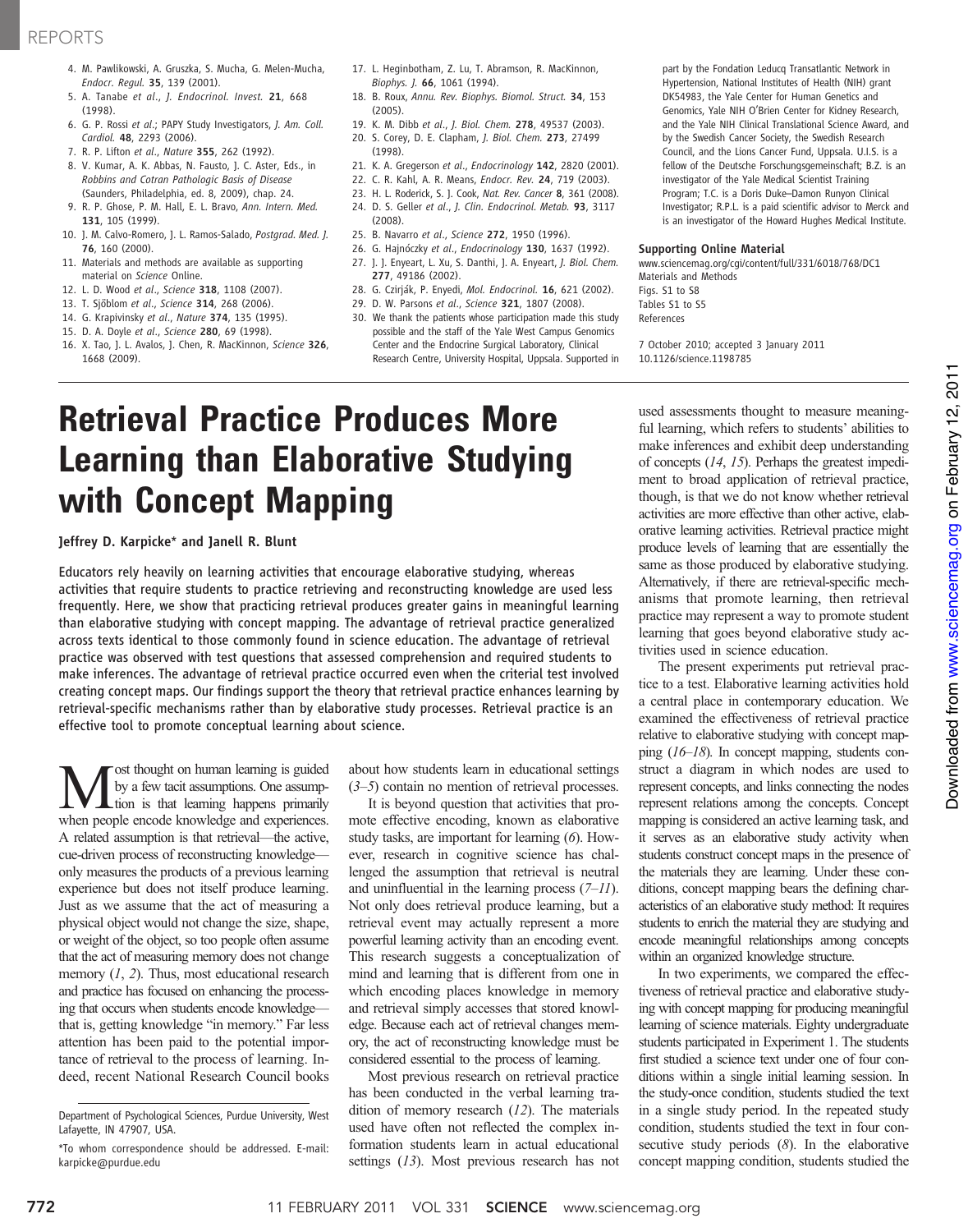text in an initial study period and then created a concept map of the concepts in the text. The students were instructed about the nature of concept mapping, viewed an example of a concept map, and created their concept maps on paper while viewing the text. This is a typical way that concept mapping is used as an elaborative study activity (16–18). Finally, in the retrieval practice condition, students studied the text in an initial study period and then practiced retrieval by recalling as much of the information as they could on a free recall test. After recalling once, the students restudied the text and recalled again. The total amount of learning time was exactly matched in the concept mapping and retrieval practice conditions (19).

At the end of the learning phase, we assessed students' metacognitive knowledge of the effectiveness of these learning activities by having students make judgments of learning. After completing the learning phase, students predicted the

percentage of information from the text they would remember in 1 week (20).

The students then returned to the laboratory 1 week later for a final short-answer test. To assess meaningful learning, the test included both verbatim questions, which assessed conceptual knowledge stated directly in the text, and inference questions, which required students to connect multiple concepts from the text. Both question types are conceptual, but verbatim and inference questions are thought to assess different depths of conceptual knowledge (14, 15).

The proportion of ideas produced on the initial concept maps and recalled in the retrieval practice condition was nearly identical [0.78 and 0.81, respectively;  $F_{1,38} = 0.46$ , not significant]. Therefore, the interpretation of any differences on the final test is not clouded by differences in initial learning time or differences in the initial proportion of ideas correctly produced in the concept mapping and retrieval practice conditions.



Fig. 1. Results of Experiment 1. (A and B) show the proportions correct on verbatim and inference shortanswer questions, respectively. (C) shows the proportion of information subjects predicted they would recall on the final test (their metacognitive judgments of learning). Error bars indicate SEM. On the final short-answer test, retrieval practice enhanced long-term learning above and beyond elaborative study with concept mapping by one and a half standard deviations  $(d = 1.50)$ , yet students were largely unable to predict this benefit.

On the final test 1 week later, the repeated study, elaborative concept mapping, and retrieval practice conditions all outperformed the studyonce condition on both verbatim and inference questions (Fig. 1, A and B). Retrieval practice produced the best learning, better than elaborative studying with concept mapping, which itself was not significantly better than spending additional time reading. Collapsed across question type (verbatim and inference), the advantage of retrieval practice  $(M = 0.67)$  over elaborative studying with concept mapping  $(M = 0.45)$  represented about a 50% improvement in long-term retention scores  $[d = 1.50, F_{1,38} = 21.63, \eta_p^2 = 0.36].$ 

Students' judgments of learning, solicited in the initial learning session, reflected little metacognitive knowledge of the benefits of retrieval practice (Fig. 1C). Students predicted that repeated studying would produce the best longterm retention and that practicing retrieval would produce the worst retention, even though the opposite was true  $(7, 8)$ .

We carried out a second experiment to replicate the results of our first experiment and extend them in three ways. First, we sought to generalize our results to texts that represent different knowledge structures commonly found in science education, because under some circumstances the effectiveness of different learning activities can depend on the structure of the materials that students are learning (21). We used texts with enumeration structures, which describe a list of concepts (e.g., a text describing properties of different muscle tissues), and texts with sequence structures, which describe a continuous and ordered series of events (e.g., a text describing the sequence of events involved in the process of digestion) (22).

Downloaded from www.sciencemag.org on February 12, 2011 on February 12, 2011 [www.sciencemag.org](http://www.sciencemag.org/) Downloaded from

Second, to determine the robustness of our retrieval practice effects, we examined the relative

periment 2. (A and B) show the proportions correct on the final short-answer tests for enumeration and sequence texts, respectively. (C and D) show the proportions correct on the final concept mapping tests for enumeration and sequence texts, respectively. Error bars indicate SEM. Retrieval practice enhanced long-term learning above and beyond elaborative concept mapping by more than one standard deviation on both types of final test  $(d = 1.07$  and 1.01, respectively). (E to H) show the proportion of

Fig. 2. Results of Ex-



information subjects predicted they would recall on the final test in each initial learning condition. Students tended to believe that elaborative concept mapping would produce the same or even greater learning than retrieval practice, even though the opposite was true, as shown in (A) to (D).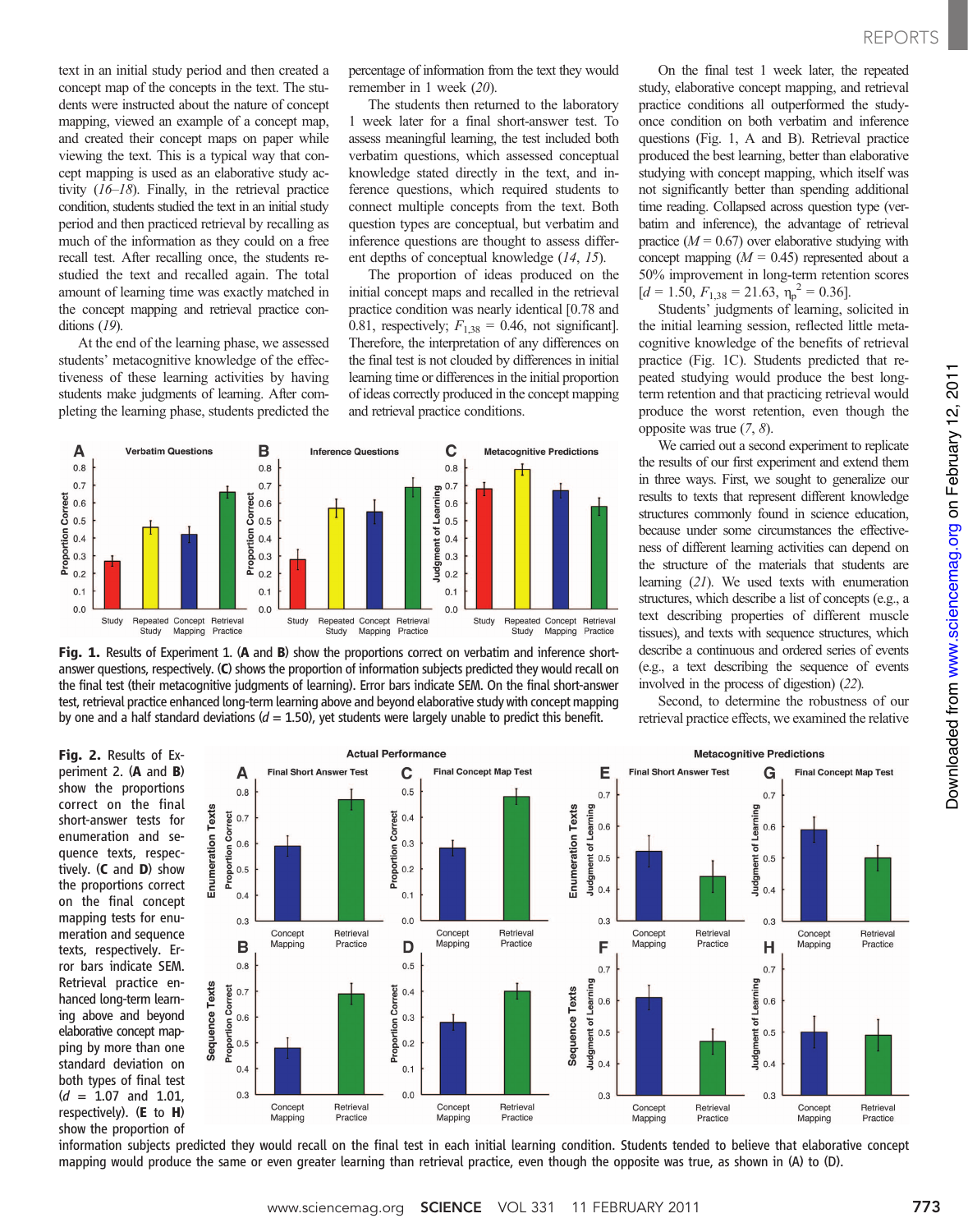Table 1. Number of subjects showing different patterns of actual performance and metacognitive judgments in Experiment 2. Retrieval, the retrieval practice condition; Mapping, the elaborative concept mapping condition; Final SA test, the final short-answer test condition; Final map test, the final concept mapping test condition; Total, the sums across the two final test conditions.

|                | Actual performance               |                       |                       |
|----------------|----------------------------------|-----------------------|-----------------------|
|                | $Retrieval$ > Mapping            | $Retrieval = Mapping$ | $Retrieval <$ Mapping |
| Final SA test  | 52                               | 3                     | 5                     |
| Final map test | 49                               | 3                     | 8                     |
| Total          | 101                              | 6                     | 13                    |
|                | <b>Metacognitive predictions</b> |                       |                       |
|                | $Retrieval$ > Mapping            | $Retrieval = Mapping$ | $Retrieval <$ Mapping |
| Final SA test  | 12                               | 14                    | 34                    |
| Final map test | 18                               | 17                    | 25                    |
| Total          | 30                               | 31                    | 59                    |

effectiveness of retrieval practice and elaborative concept mapping for each individual learner. We tested a total of 120 students and used a withinsubject design. Each student created a concept map of one science text and practiced retrieval of a second text. This experimental design allowed us to determine how many students showed an advantage of retrieval practice over concept mapping, how many showed the opposite result, and how many showed no difference between learning activities.

Third, we assessed long-term learning with two different final test formats. In Experiment 1, retrieval practice produced better performance than elaborative studying with concept mapping on a final short-answer test. It may be that the similarity of initial learning and final testing scenarios was important and that the final shortanswer test was more similar to the initial retrieval practice task than to the initial concept mapping task. Therefore, in Experiment 2, half of the students took a final short-answer test, like the one used in Experiment 1, and half took a final test in which they created concept maps of the two texts, without viewing the texts on the final test. If retrieval practice helps students build the conceptual knowledge structures they need to retain knowledge over the long term, then it should produce better performance than elaborative studying with concept mapping, even when the final test involves creating a concept map.

Initial learning time was again exactly matched in the elaborative concept mapping and retrieval practice conditions. However, in Experiment 2, students produced a greater proportion of ideas on the initial concept maps than they did on the initial tests in the retrieval practice condition [0.74 versus 0.65, respectively;  $F_{1,117} = 23.13$ ,  $n_p^2 =$ 0.17]. Therefore, the initial level of performance favored the concept mapping condition.

The results on the final short-answer test were similar for verbatim and inference questions (Fig. 2), as was the case in Experiment 1. Therefore, the results were collapsed across question type. Retrieval practice produced better performance than elaborative concept mapping for both types of science text (Fig. 2, A and B). Collapsed across

the two text formats, the advantage of retrieval practice was again large  $d = 1.07$ ,  $F_{1.59}$  = 68.54,  $\eta_p^2 = 0.54$ .

Figure 2, C and D, shows performance on the final concept mapping test. If the nominal similarity of initial learning and final test conditions were important, one might expect initial elaborative study with concept mapping to produce the best performance when the final test also involved creating concept maps. That was not the case. Even when the final test involved using memory to construct a concept map, practicing retrieval during original learning produced better performance than engaging in elaborative study by creating concept maps during original learning  $[d = 1.01, F_{1,59} = 58.42, \eta_p^2 = 0.50]$ .

We again examined whether students exhibited metacognitive knowledge of the benefits of retrieval practice. Students' judgments of learning were solicited after students had experienced each text in the initial learning phase. In general, students erroneously predicted that elaborative concept mapping would produce better long-term learning than retrieval practice (Fig. 2, E to H).

Finally, we examined the relative effectiveness of retrieval practice and elaborative study with concept mapping for every individual learner in the experiment. Table 1 shows the number of subjects who performed better after retrieval practice than concept mapping, the number who showed the opposite result, and the number who performed equivalently in both conditions. Overall, 101 out of 120 students (84%) performed better on the final test after practicing retrieval than after elaborative studying with concept mapping. Table 1 also shows students' judgments of learning. Ninety out of 120 students (75%) believed that elaborative concept mapping would be just as effective or even more effective than practicing retrieval. Most students did not expect that retrieval practice would be more effective than elaborative concept mapping, but in fact it was.

Retrieval practice is a powerful way to promote meaningful learning of complex concepts commonly found in science education. Here, we have shown that retrieval practice produces more

learning than elaborative studying, and we used concept mapping as a means of inducing elaboration while students studied. We hasten to add that concept mapping itself is not inherently just an elaborative study task. When students create concept maps in the presence of materials they are learning, the activity involves elaborative studying. Students could also create concept maps in the absence of materials they are learning, and then the activity would involve practicing retrieval of knowledge. Nevertheless, both elaborative concept mapping and retrieval practice are active learning tasks, and our results make it clear that whether a task is considered "active" is not diagnostic of how much learning the task will produce. The specific nature of the activity determines the degree and quality of learning, so understanding the nature of encoding and retrieval processes is crucial for designing educational activities.

There are several theoretical reasons to expect that the processes involved in retrieving knowledge differ fundamentally from the processes involved in elaborative studying. During elaboration, subjects attain detailed representations of encoded knowledge by enriching or increasing the number of encoded features, but during retrieval, subjects use retrieval cues to reconstruct what happened in a particular place at a particular time. In free recall, subjects must establish an organizational retrieval structure (23) and then discriminate and recover individual concepts within that structure (24). Retrieval practice likely enhances the diagnostic value of retrieval cues, which refers to how well a cue specifies a particular piece of knowledge to the exclusion of other potential candidates (25–27). Rather than multiplying or increasing the number of encoded features, which occurs during elaboration, retrieval practice may improve cue diagnosticity by restricting the set of candidates specified by a cue to be included in the search set (23, 25–27). Thus, mechanisms involved in retrieving knowledge play a role in producing learning.

Research on retrieval practice suggests a view of how the human mind works that differs from everyday intuition. Retrieval is not merely a readout of the knowledge stored in one's mind; the act of reconstructing knowledge itself enhances learning. This dynamic perspective on the human mind can pave the way for the design of new educational activities based on consideration of retrieval processes.

### References and Notes

- 1. R. A. Bjork, in Information Processing and Cognition: The Loyola Symposium, R. L. Solso, Ed. (Erlbaum, Hillsdale, NJ, 1975), pp. 123–144.
- 2. J. D. Karpicke, H. L. Roediger III, J. Mem. Lang. 57, 151 (2007).
- 3. J. D. Bransford, A. L. Brown, R. R. Cocking, Eds., How People Learn: Brain, Mind, Experience, and School (National Research Council, Washington, DC, 2000).
- 4. M. S. Donovan, J. D. Bransford, Eds., How Students Learn: Science in the Classroom (National Research Council, Washington, DC, 2005).
- 5. R. A. Duschl, H. A. Schweingruber, A. W. Shouse, Eds., Taking Science to School: Learning and Teaching Science in Grades K-8 (National Research Council, Washington, DC, 2005).